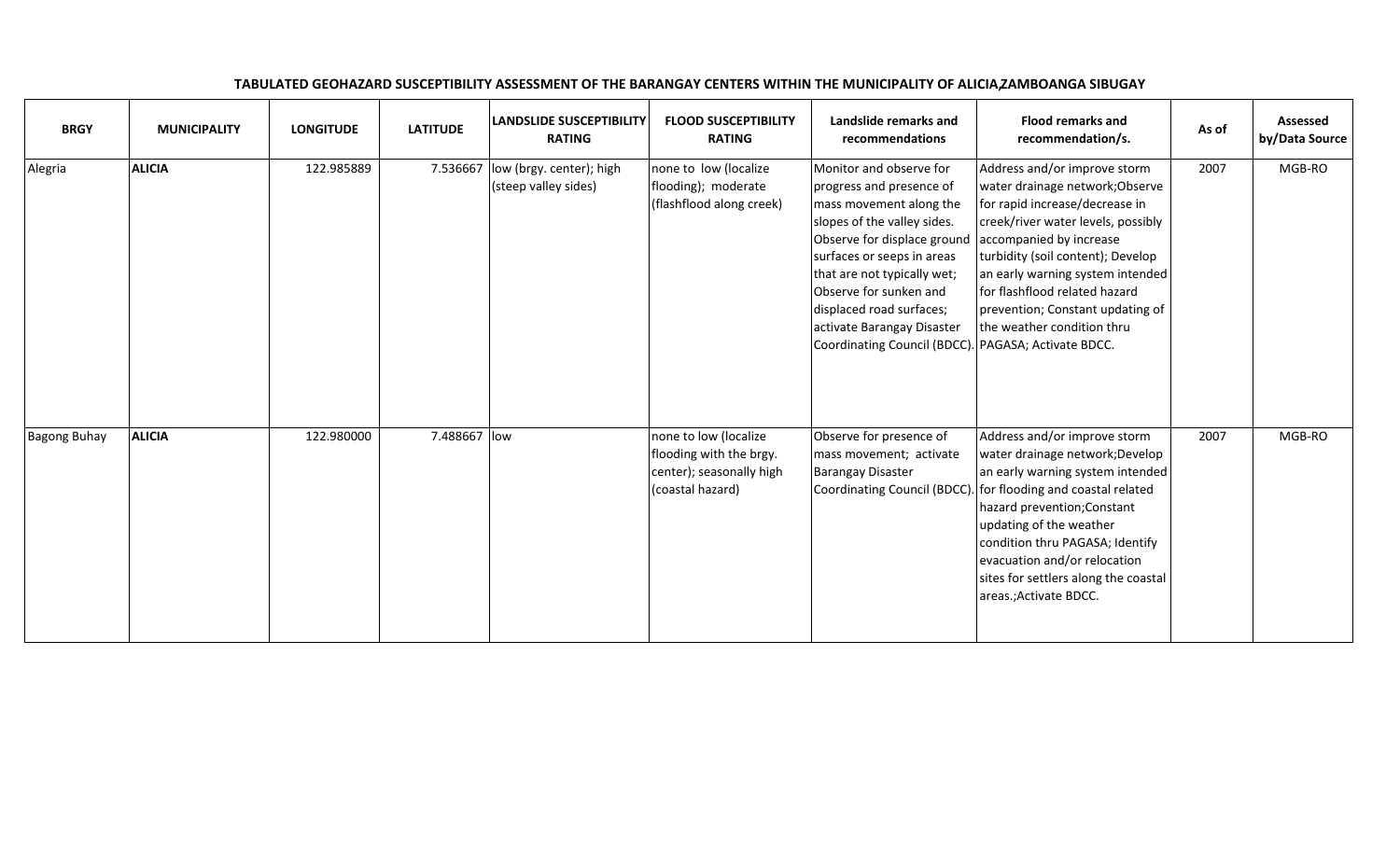| Bella   | <b>ALICIA</b> | 122.961056 | 7.507250 none to low | low to moderate<br>(floodplain)                                               | Observe for presence of<br>mass movement; activate<br><b>Barangay Disaster</b><br>Coordinating Council (BDCC). | Address and/or improve storm<br>water drainage network; Observe<br>for rapid increase/decrease in<br>creek/river water levels, possibly<br>accompanied by increase<br>turbidity (soil content); Develop<br>an early warning system intended<br>for flashflood related hazard<br>prevention; Constant updating of<br>the weather condition thru<br>PAGASA; Activate BDCC.                              | 2007 | MGB-RO |
|---------|---------------|------------|----------------------|-------------------------------------------------------------------------------|----------------------------------------------------------------------------------------------------------------|-------------------------------------------------------------------------------------------------------------------------------------------------------------------------------------------------------------------------------------------------------------------------------------------------------------------------------------------------------------------------------------------------------|------|--------|
| Calades | <b>ALICIA</b> | 122.942750 | 7.534917 low         | none to low (brgy. center);<br>seasonally moderate<br>(flashflood along creek | Observe for presence of<br>mass movement; activate<br><b>Barangay Disaster</b>                                 | Address and/or improve storm<br>water drainage network; Observe<br>for rapid increase/decrease in<br>Coordinating Council (BDCC). creek/river water levels, possibly<br>accompanied by increase<br>turbidity (soil content); Develop<br>an early warning system intended<br>for flashflood related hazard<br>prevention; Constant updating of<br>the weather condition thru<br>PAGASA; Activate BDCC. | 2007 | MGB-RO |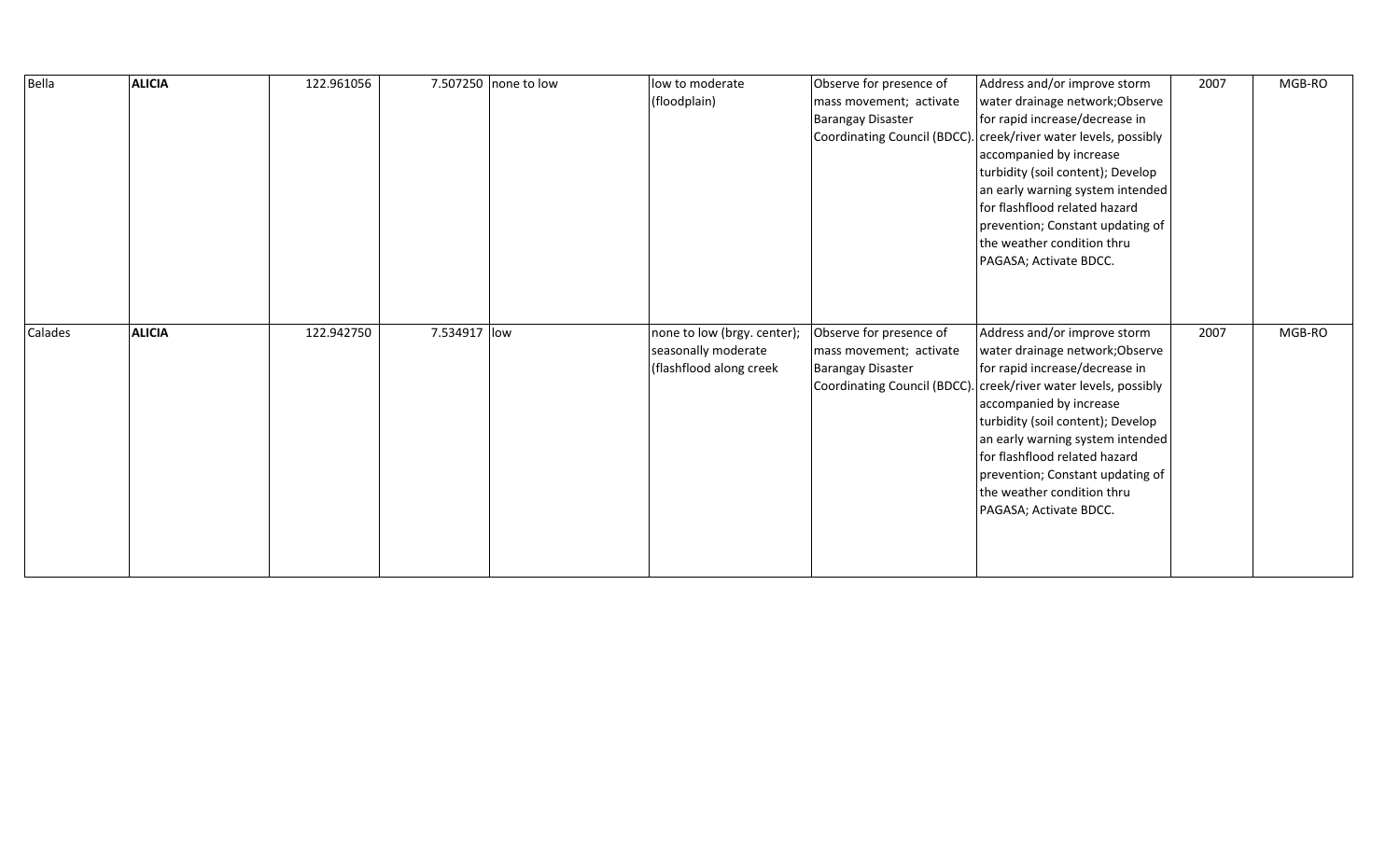| Concepcion | <b>ALICIA</b> | 122.906611 |              | 7.564278   none (brgy. center); high<br>(riverbank scouring) | moderate to high<br>(floodplain)                                   | Observe for and or monitor<br>for presence of mass<br>movement; activate<br><b>Barangay Disaster</b><br><b>Coordinating Council</b><br>(BOCC); | Address and/or improve storm<br>water drainage network; Observe<br>for rapid increase/decrease in<br>creek/river water levels, possibly<br>accompanied by increase<br>turbidity (soil content); Develop<br>an early warning system intended<br>for flashflood related hazard<br>prevention; Constant updating of<br>the weather condition thru<br>PAGASA; Identify evacuation and<br>or relocation site; Activate BDCC. | 2007 | MGB-RO |
|------------|---------------|------------|--------------|--------------------------------------------------------------|--------------------------------------------------------------------|------------------------------------------------------------------------------------------------------------------------------------------------|-------------------------------------------------------------------------------------------------------------------------------------------------------------------------------------------------------------------------------------------------------------------------------------------------------------------------------------------------------------------------------------------------------------------------|------|--------|
| Dawa-dawa  | <b>ALICIA</b> | 122.847833 | 7.471556 low |                                                              | none to low                                                        | Observe for and or monitor<br>for presence of mass<br>movement; activate<br><b>Barangay Disaster</b><br><b>Coordinating Council</b><br>(BDCC); | Address and/or improve storm<br>water drainage network;                                                                                                                                                                                                                                                                                                                                                                 | 2007 | MGB-RO |
| Gulayon    | <b>ALICIA</b> | 122.864778 | 7.519167 low |                                                              | none to low (brgy. center);<br>moderate to high (coastal<br>areas) | Observe for and or monitor<br>for presence of mass<br>movement; activate<br><b>Barangay Disaster</b><br><b>Coordinating Council</b><br>(BOCC); | Address and/or improve storm<br>water drainage network;                                                                                                                                                                                                                                                                                                                                                                 | 2007 | MGB-RO |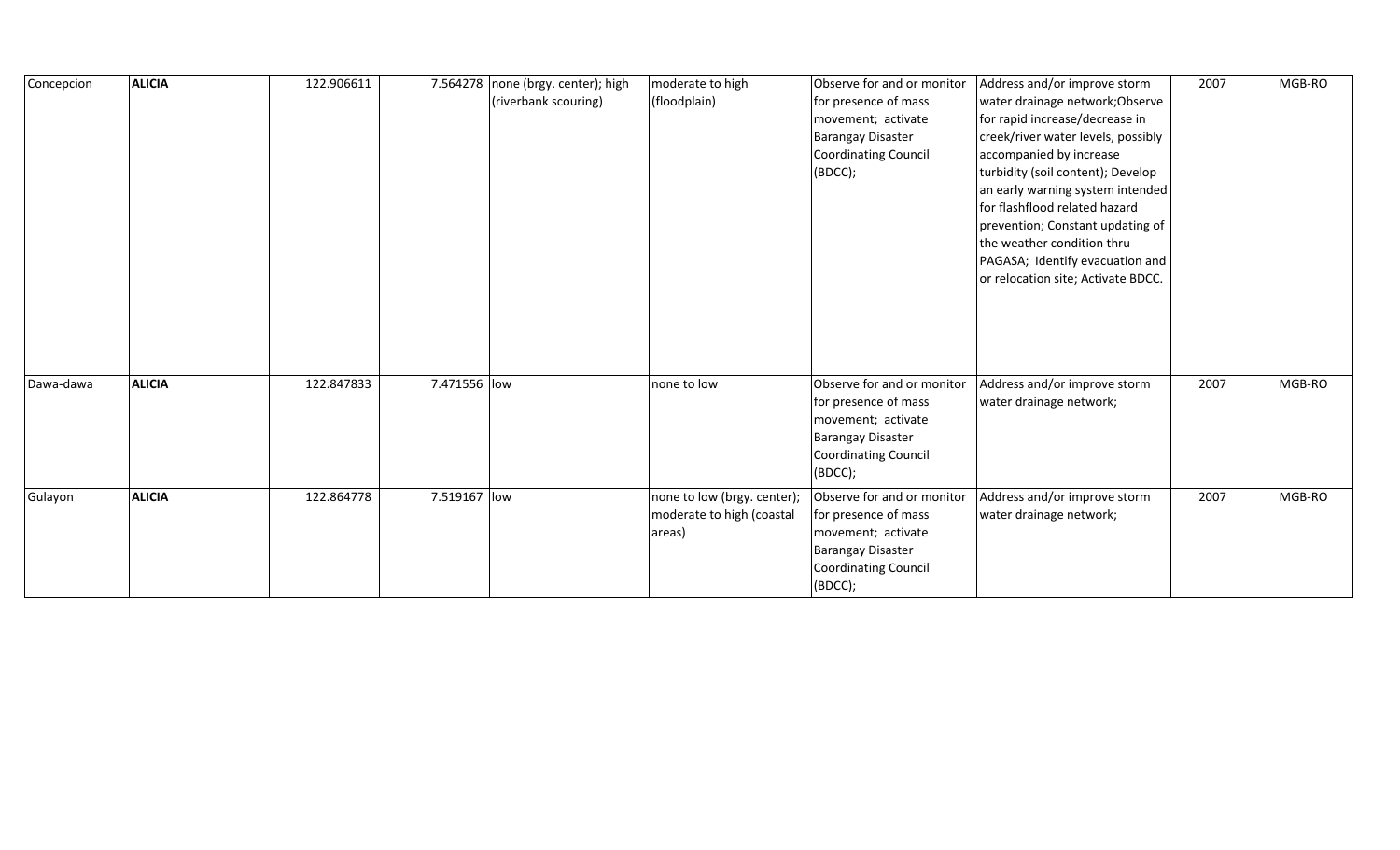| Ilisan    | <b>ALICIA</b> | 122.986083 | 7.518889 none to low      | low to moderate<br>(floodplain) | Observe for presence of<br>mass movement; activate<br><b>Barangay Disaster</b>                                                                                                                                                                                                                                                                | Address and/or improve storm<br>water drainage network; Observe<br>for rapid increase/decrease in<br>Coordinating Council (BDCC). creek/river water levels, possibly<br>accompanied by increase<br>turbidity (soil content); Develop<br>an early warning system intended<br>for flashflood related hazard<br>prevention; Constant updating of<br>the weather condition thru<br>PAGASA; Activate BDCC. | 2007 | MGB-RO |
|-----------|---------------|------------|---------------------------|---------------------------------|-----------------------------------------------------------------------------------------------------------------------------------------------------------------------------------------------------------------------------------------------------------------------------------------------------------------------------------------------|-------------------------------------------------------------------------------------------------------------------------------------------------------------------------------------------------------------------------------------------------------------------------------------------------------------------------------------------------------------------------------------------------------|------|--------|
| Kapatagan | <b>ALICIA</b> | 122.957056 | 7.564833 moderate to high | none                            | Minor landslide along<br>roadcuts; Observe for<br>and/or monitor for presence<br>of mass movement;<br>Observe for sunken or<br>displace ground surfaces;<br>Observe for seeps in areas<br>that are not typically wet;<br>Identify evacuation and/or<br>relocation sites; activate<br><b>Barangay Disaster</b><br>Coordinating Council (BDCC). |                                                                                                                                                                                                                                                                                                                                                                                                       | 2007 | MGB-RO |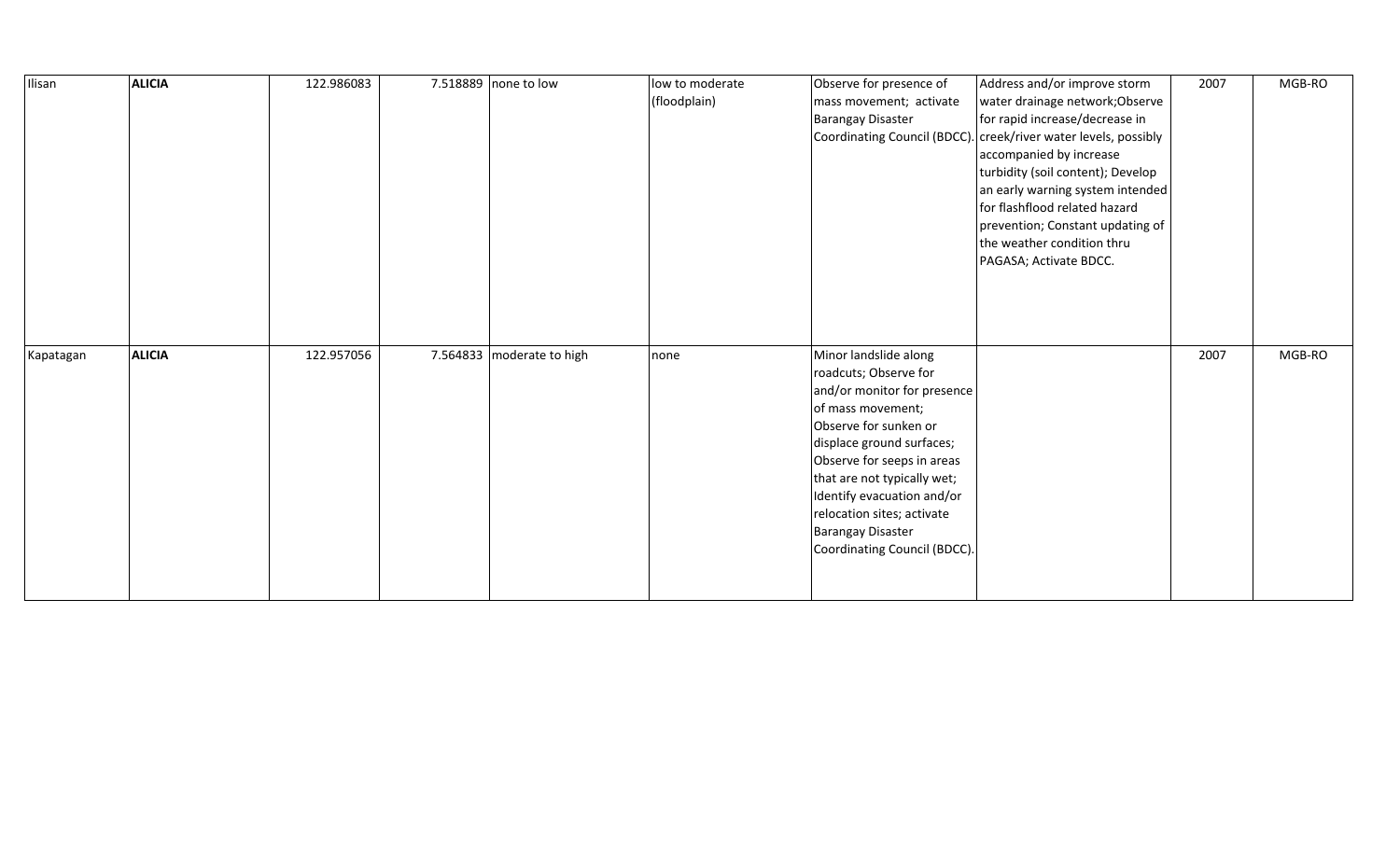| Kauswagan | <b>ALICIA</b> | 122.966361 | 7.550861 moderate | none                                                            | Minor landslide along<br>roadcuts; Observe for<br>and/or monitor for presence<br>of mass movement;<br>Observe for sunken or<br>displace ground surfaces;<br>Observe for seeps in areas<br>that are not typically wet;<br>Identify evacuation and/or<br>relocation sites; activate<br><b>Barangay Disaster</b><br>Coordinating Council (BDCC). |                                                                                                                                                                                                                                                                                                                                                                                                                                                                           | 2007 | MGB-RO |
|-----------|---------------|------------|-------------------|-----------------------------------------------------------------|-----------------------------------------------------------------------------------------------------------------------------------------------------------------------------------------------------------------------------------------------------------------------------------------------------------------------------------------------|---------------------------------------------------------------------------------------------------------------------------------------------------------------------------------------------------------------------------------------------------------------------------------------------------------------------------------------------------------------------------------------------------------------------------------------------------------------------------|------|--------|
| Kawayan   | <b>ALICIA</b> | 122.872611 | 7.538556 low      | none to low (brgy. center);<br>moderate to high<br>(floodplain) | Observe for presence of<br>mass movement; activate<br><b>Barangay Disaster</b><br><b>Coordinating Council</b><br>(BOCC);                                                                                                                                                                                                                      | Address and/or improve storm<br>water drainage network; Observe<br>for rapid increase/decrease in<br>creek/river water levels, possibly<br>accompanied by increase<br>turbidity (soil content); Develop<br>an early warning system intended<br>for sheetflood related hazard<br>prevention; Constant updating of<br>the weather condition thru<br>PAGASA; identify evacuation<br>and/or relocation sites for<br>settlers near the river/creek<br>channels; Activate BDCC. | 2007 | MGB-RO |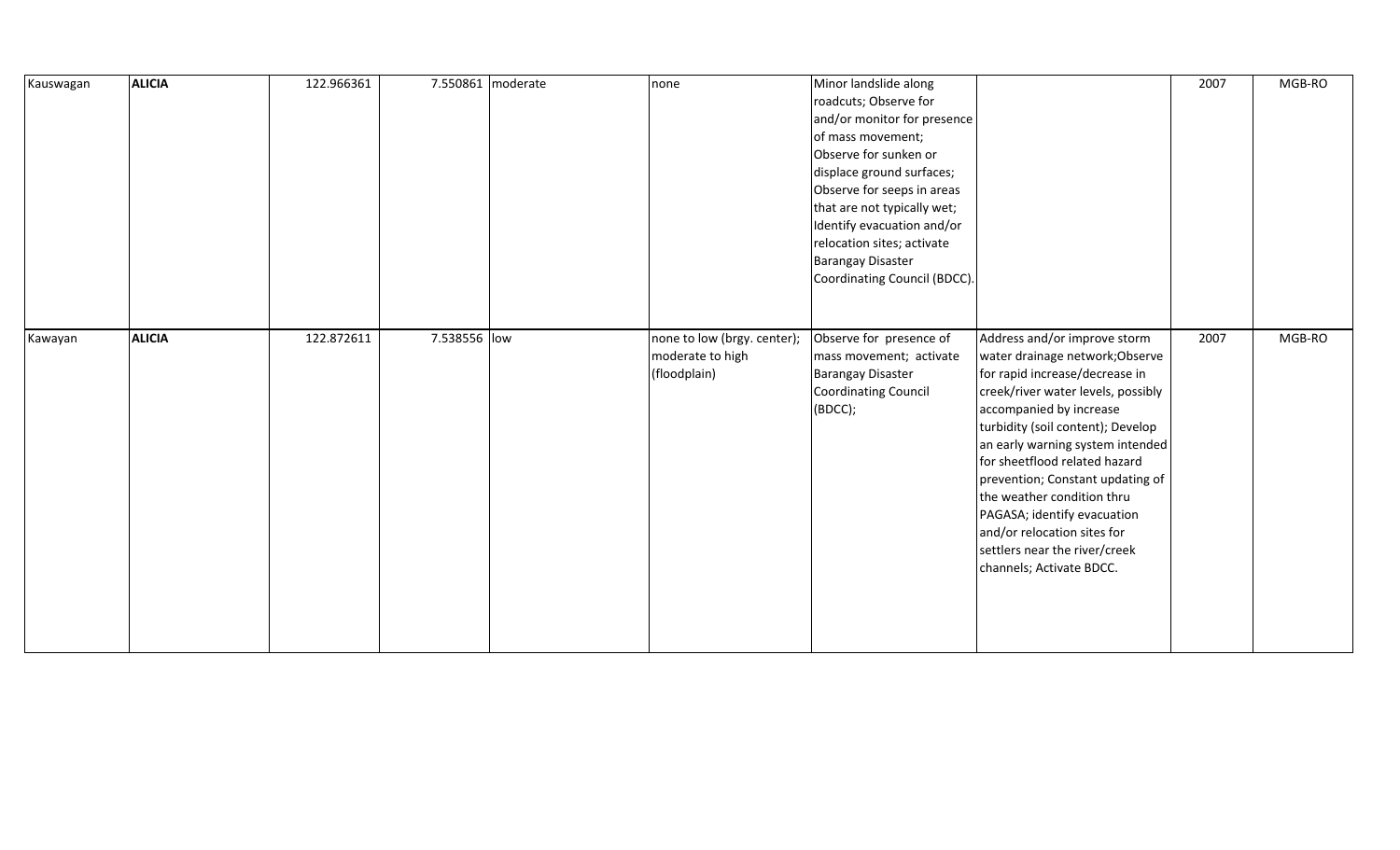| La Paz     | <b>ALICIA</b> | 122.861056 |              | 7.478250 none to low                                                     | none to low (brgy. center);<br>moderate to high (coastal<br>areas)          | Observe for presence of<br>mass movement; activate<br><b>Barangay Disaster</b><br><b>Coordinating Council</b><br>(BDCC);                                                                                                                                                                                                             | Address and/or improve storm<br>water drainage network; Develop<br>an early warning system intended<br>for flooding and coastal related<br>hazard prevention; Constant<br>updating of the weather<br>condition thru PAGASA; Identify<br>evacuation and/or relocation<br>sites for settlers along the coastal<br>areas.; Activate BDCC.   | 2007 | MGB-RO |
|------------|---------------|------------|--------------|--------------------------------------------------------------------------|-----------------------------------------------------------------------------|--------------------------------------------------------------------------------------------------------------------------------------------------------------------------------------------------------------------------------------------------------------------------------------------------------------------------------------|------------------------------------------------------------------------------------------------------------------------------------------------------------------------------------------------------------------------------------------------------------------------------------------------------------------------------------------|------|--------|
| Lambuyogan | <b>ALICIA</b> | 122.920472 |              | 7.554528 none (brgy. center); high<br>(riverbank; steep valley<br>sides) | moderate to high                                                            | Monitor and observe for<br>progress and presence of<br>mass movement along the<br>slopes of the valley sides.<br>Observe for displace ground<br>surfaces or seeps in areas<br>that are not typically wet;<br>Observe for sunken and<br>displace ground surfaces;<br>activate Barangay Disaster<br>Coordinating Council (BDCC). BDCC. | Address and/or improve storm<br>water drainage network; Develop<br>an early warning system intended<br>for flooding related hazard<br>prevention; Constant updating of<br>the weather condition thru<br>PAGASA; Identify evacuation<br>and/or relocation sites for<br>settlers along the river channels<br>and low lying areas; Activate | 2007 | MGB-RO |
| Lapirawan  | <b>ALICIA</b> | 123.008111 | 7.531333 low |                                                                          | none to low (brgy. center)<br>high (coastal hazard-storm<br>surge; tsunami) | Observe for presence of<br>mass movement; activate<br><b>Barangay Disaster</b><br>Coordinating Council<br>(BDCC);                                                                                                                                                                                                                    | Address and/or improve storm<br>water drainage network; Develop<br>an early warning system intended<br>for coastal related hazard<br>prevention; Constant updating of<br>the weather condition thru<br>PAGASA; Identify evacuation<br>and/or relocation sites for<br>settlers along the coastal<br>areas; Activate BDCC.                 | 2007 | MGB-RO |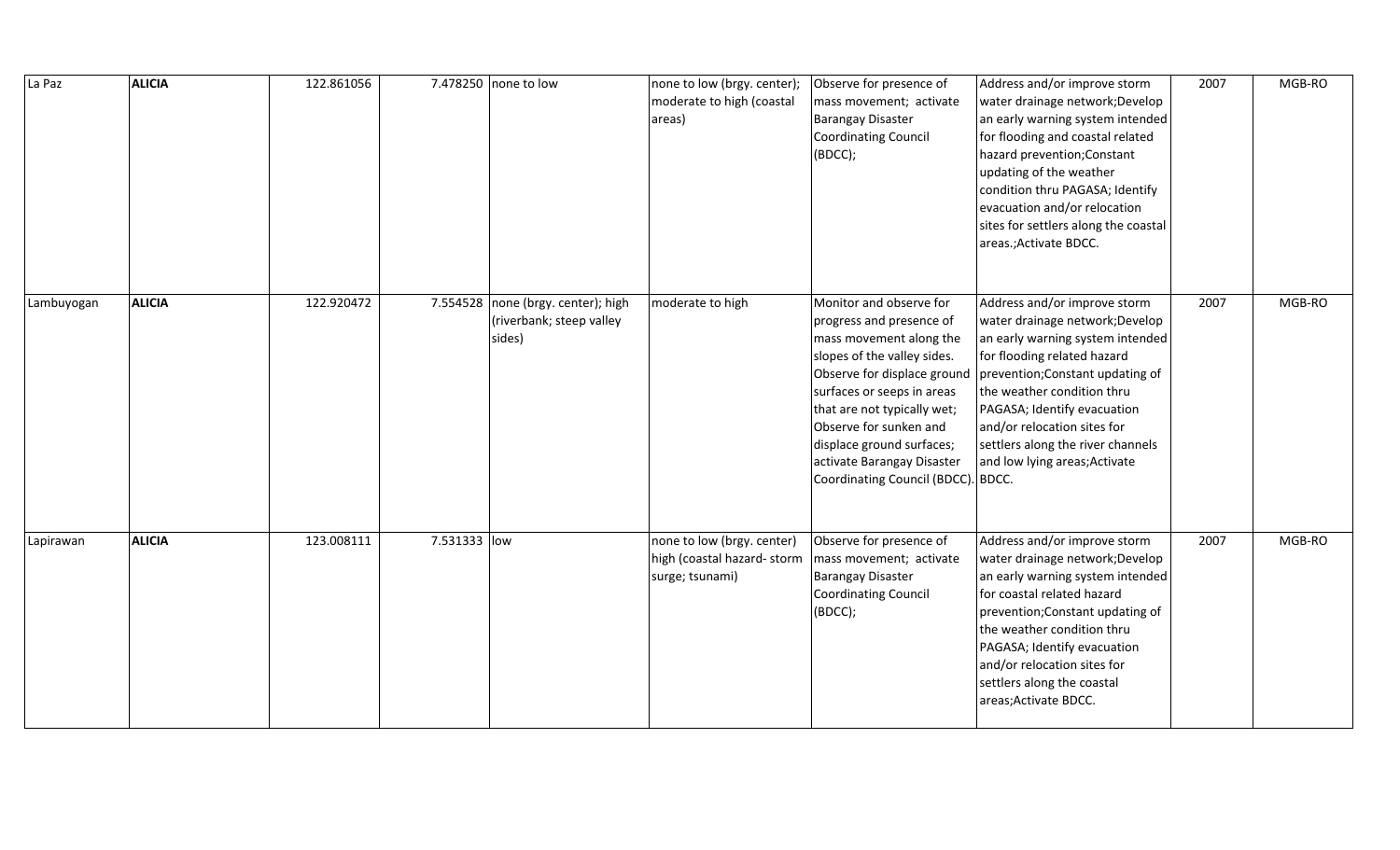| Litayon               | <b>ALICIA</b> | 122.964361 |              | 7.462500 none to low                                                                       | low to moderate (brgy.<br>center) high (coastal hazard-<br>storm surge; tsunami) | Observe for presence of<br>mass movement; activate<br><b>Barangay Disaster</b><br><b>Coordinating Council</b><br>(BDCC);                                                                                                                                                                                                       | Address and/or improve storm<br>water drainage network; Develop<br>an early warning system intended<br>for coastal related hazard<br>prevention; Constant updating of<br>the weather condition thru<br>PAGASA; Identify evacuation<br>and/or relocation sites for<br>settlers along the coastal<br>areas; Activate BDCC.                                                                                                                                                                | 2007 | MGB-RO |
|-----------------------|---------------|------------|--------------|--------------------------------------------------------------------------------------------|----------------------------------------------------------------------------------|--------------------------------------------------------------------------------------------------------------------------------------------------------------------------------------------------------------------------------------------------------------------------------------------------------------------------------|-----------------------------------------------------------------------------------------------------------------------------------------------------------------------------------------------------------------------------------------------------------------------------------------------------------------------------------------------------------------------------------------------------------------------------------------------------------------------------------------|------|--------|
| Lutiman               | <b>ALICIA</b> | 122.917472 |              | 7.582556 none (floodplain);<br>moderate to high<br>(riverbank scouring; sloping<br>ground) | moderate                                                                         | Monitor and observe for<br>progress and presence of<br>mass movement along the<br>slopes of the valley sides.<br>Observe for displace ground<br>surfaces or seeps in areas<br>that are not typically wet;<br>Observe for sunken and<br>displace ground surfaces;<br>activate Barangay Disaster<br>Coordinating Council (BDCC). | Address and/or improve storm<br>water drainage network; Observe<br>for rapid increase/decrease in<br>creek/river water levels, possibly<br>accompanied by increase<br>turbidity (soil content); Develop<br>an early warning system intended<br>for sheetflood/flashflood related<br>hazard prevention; Constant<br>updating of the weather<br>condition thru PAGASA; identify<br>evacuation and/or relocation<br>sites for settlers near the<br>river/creek channels; Activate<br>BDCC. | 2007 | MGB-RO |
| Milagrosa<br>(Baluno) | <b>ALICIA</b> | 122.968194 | 7.526611 low |                                                                                            | none to low (brgy. center)<br>moderate (flashflood along<br>creek)               | Observe for presence of<br>mass movement; activate<br><b>Barangay Disaster</b><br><b>Coordinating Council</b><br>(BDCC);                                                                                                                                                                                                       | Address and/or improve storm<br>water drainage network; Observe<br>for rapid increase/decrease in<br>creek/river water levels, possibly<br>accompanied by increase<br>turbidity (soil content);                                                                                                                                                                                                                                                                                         | 2007 | MGB-RO |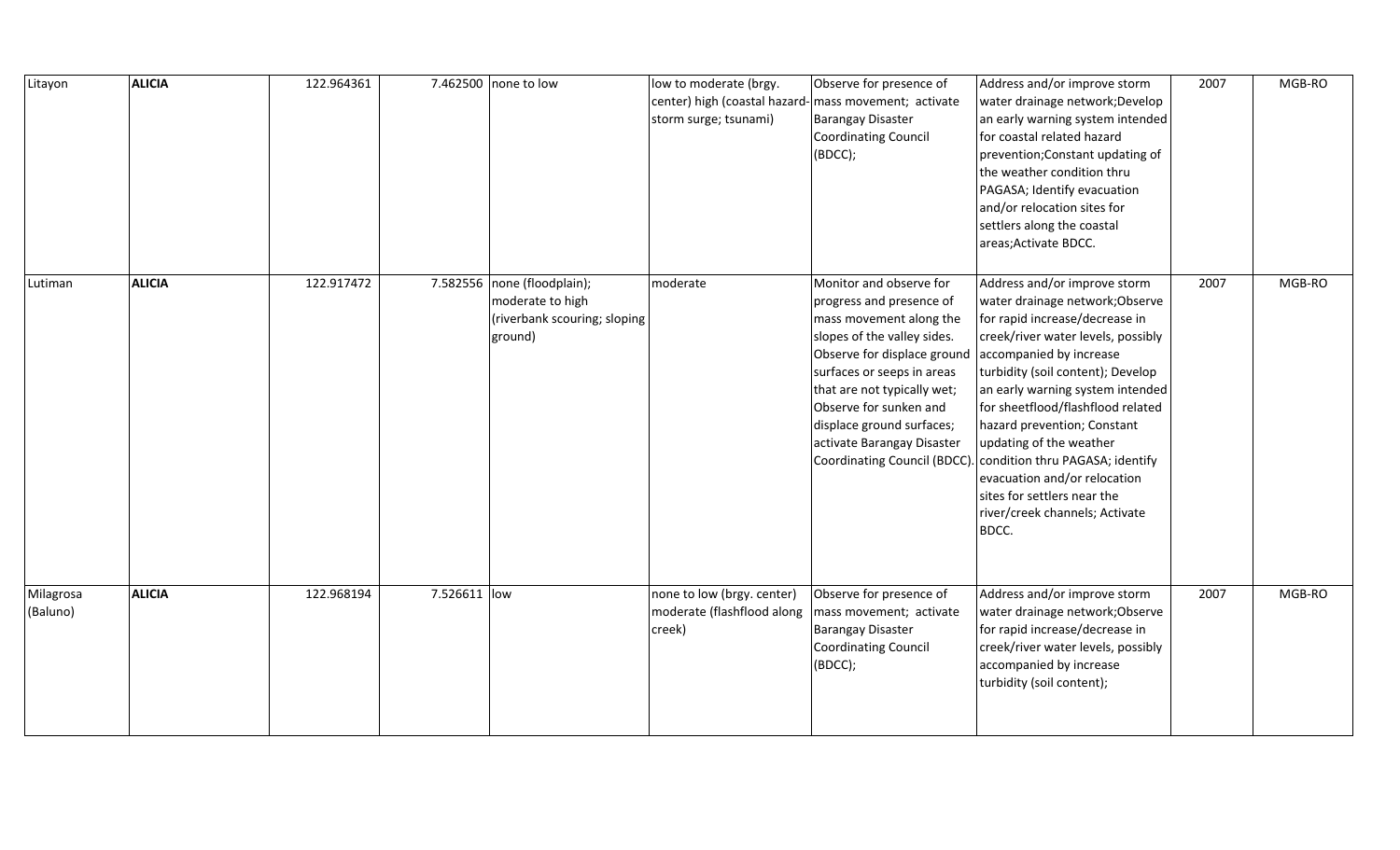| Naga-naga     | <b>ALICIA</b> | 122.928278 |              | 7.515250 low (brgy. center); high<br>(coastal erosion) |                                                                            | high (storm surge; tsunami) Observe for and/or monitor<br>presence of mass<br>movement; activate<br><b>Barangay Disaster</b><br><b>Coordinating Council</b><br>(BDCC); | Address and/or improve storm<br>water drainage network; Develop<br>an early warning system intended<br>for coastal related hazard<br>prevention; Constant updating of<br>the weather condition thru<br>PAGASA; Identify evacuation<br>and/or relocation sites for<br>settlers along the coastal<br>areas; Activate BDCC. | 2007 | MGB-RO |
|---------------|---------------|------------|--------------|--------------------------------------------------------|----------------------------------------------------------------------------|------------------------------------------------------------------------------------------------------------------------------------------------------------------------|--------------------------------------------------------------------------------------------------------------------------------------------------------------------------------------------------------------------------------------------------------------------------------------------------------------------------|------|--------|
| Pandan-pandan | <b>ALICIA</b> | 122.949611 | 7.490750 low |                                                        | none to low (brgy center);<br>high (coastal hazard-storm<br>surge;tsunami) | Observe for and/or monitor<br>presence of mass<br>movement; activate<br><b>Barangay Disaster</b><br><b>Coordinating Council</b><br>(BDCC);                             | Address and/or improve storm<br>water drainage network; Develop<br>an early warning system intended<br>for coastal related hazard<br>prevention; Constant updating of<br>the weather condition thru<br>PAGASA; Identify evacuation<br>and/or relocation sites for<br>settlers along the coastal<br>areas; Activate BDCC. | 2007 | MGB-RO |
| Payongan      | <b>ALICIA</b> | 122.955833 | 7.533306 low |                                                        | none to low                                                                | Observe for and/or monitor<br>presence of mass<br>movement; activate<br><b>Barangay Disaster</b><br>Coordinating Council<br>(BDCC);                                    | Address and/or improve storm<br>water drainage network.                                                                                                                                                                                                                                                                  | 2007 | MGB-RO |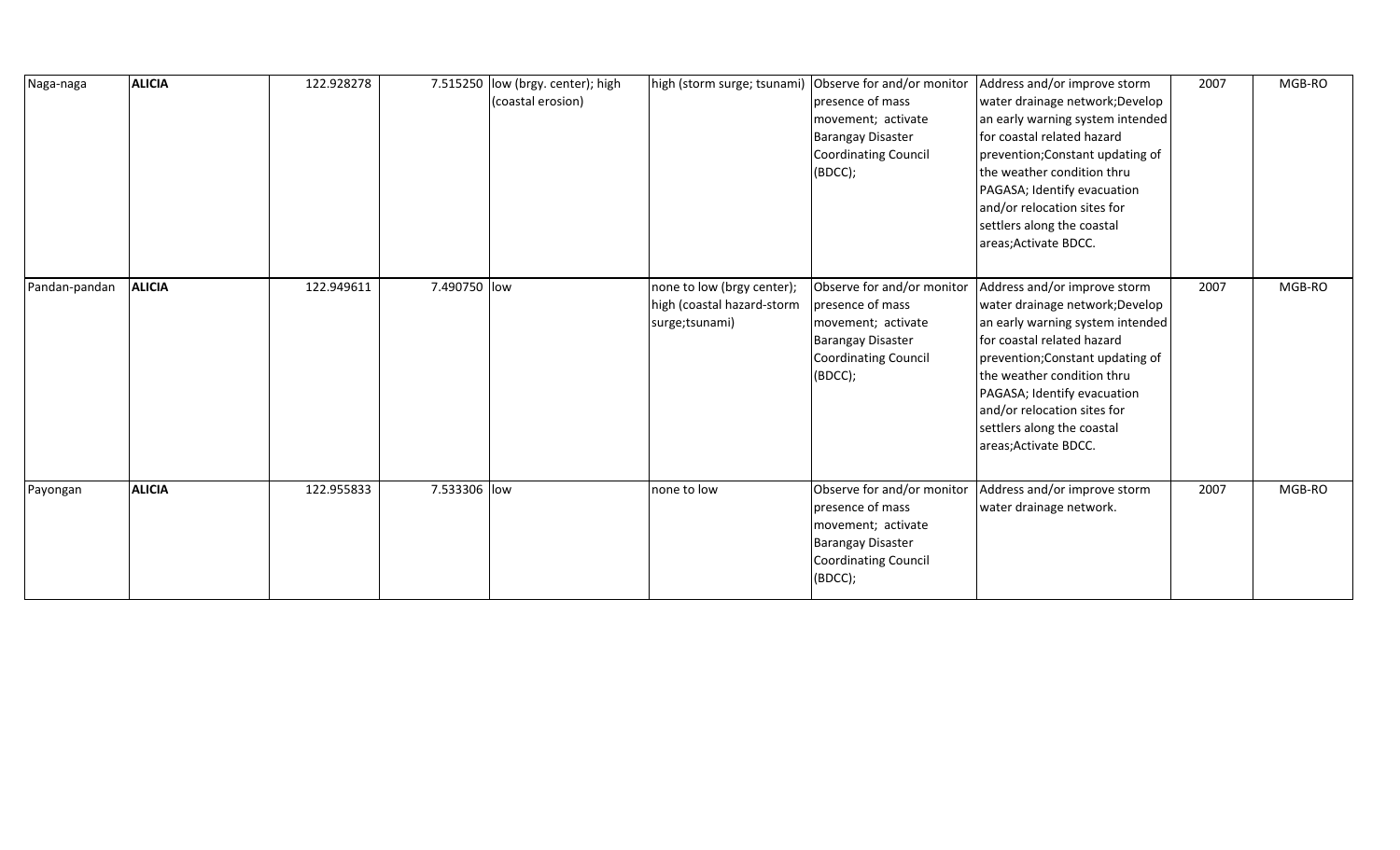| Poblacion   | <b>ALICIA</b> | 122.939667 |              | 7.508111 none to low | none to low (brgy. center)<br>high (coastal hazard-storm<br>surge; tsunami)                     | Observe for presence of<br>mass movement; activate<br><b>Barangay Disaster</b><br><b>Coordinating Council</b><br>(BDCC); | Address and/or improve storm<br>water drainage network; Develop<br>an early warning system intended<br>for coastal related hazard<br>prevention; Constant updating of<br>the weather condition thru<br>PAGASA; Identify evacuation<br>and/or relocation sites for<br>settlers along the coastal<br>areas; Activate BDCC.                          | 2007 | MGB-RO |
|-------------|---------------|------------|--------------|----------------------|-------------------------------------------------------------------------------------------------|--------------------------------------------------------------------------------------------------------------------------|---------------------------------------------------------------------------------------------------------------------------------------------------------------------------------------------------------------------------------------------------------------------------------------------------------------------------------------------------|------|--------|
| Santa Maria | <b>ALICIA</b> | 122.837083 | 7.494056 low |                      | low (brgy. center)<br>moderate to high<br>(sheetflood; coastal hazard-<br>storm surge; tsunami) | Observe for presence of<br>mass movement; activate<br><b>Barangay Disaster</b><br>Coordinating Council<br>(BDCC);        | Address and/or improve storm<br>water drainage network; Develop<br>an early warning system intended<br>for sheetflood/coastal related<br>hazard prevention; Constant<br>updating of the weather<br>condition thru PAGASA; Identify<br>evacuation and/or relocation<br>sites for settlers along the<br>floodplain/coastal areas; Activate<br>BDCC. | 2007 | MGB-RO |
| Santo Niño  | <b>ALICIA</b> | 122.833833 | 7.470250 low |                      | low                                                                                             | Observe for presence of<br>mass movement; activate<br><b>Barangay Disaster</b><br><b>Coordinating Council</b><br>(BDCC); | Address and/or improve storm<br>water drainage network.                                                                                                                                                                                                                                                                                           | 2007 | MGB-RO |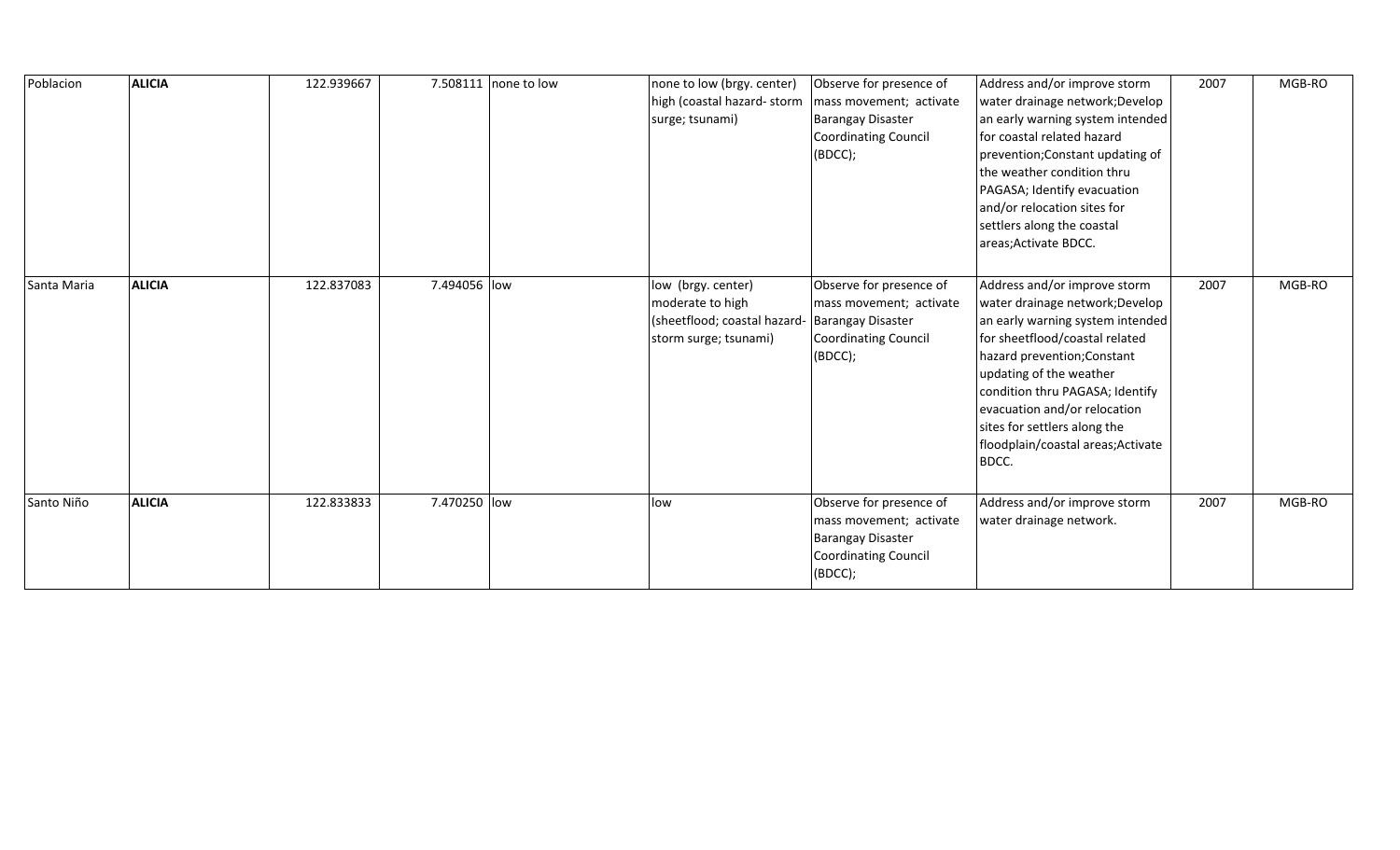| Talaptap                 | <b>ALICIA</b> | 122.846500 | 7.509000 low |                      | low (brgy. center)<br>moderate to high<br>(sheetflood; coastal hazard-<br>storm surge; tsunami) | Observe for presence of<br>mass movement; activate<br><b>Barangay Disaster</b><br><b>Coordinating Council</b><br>(BDCC); | Address and/or improve storm<br>water drainage network; Develop<br>an early warning system intended<br>for sheetflood/coastal related<br>hazard prevention; Constant<br>updating of the weather<br>condition thru PAGASA; Identify<br>evacuation and/or relocation<br>sites for settlers along the<br>floodplain/coastal areas; Activate<br>BDCC. | 2007 | MGB-RO |
|--------------------------|---------------|------------|--------------|----------------------|-------------------------------------------------------------------------------------------------|--------------------------------------------------------------------------------------------------------------------------|---------------------------------------------------------------------------------------------------------------------------------------------------------------------------------------------------------------------------------------------------------------------------------------------------------------------------------------------------|------|--------|
| Tampalan                 | <b>ALICIA</b> | 122.813972 |              | 7.438306 none to low | moderate to high<br>(marshland)                                                                 | Observe for presence of<br>mass movement; activate<br><b>Barangay Disaster</b><br><b>Coordinating Council</b><br>(BDCC); | Address and/or improve storm<br>water drainage network; Develop<br>an early warning system intended<br>for coastal related hazard<br>prevention; Constant updating of<br>the weather condition thru<br>PAGASA; Identify evacuation<br>and/or relocation sites for<br>settlers along the<br>marshland; Activate BDCC.                              | 2007 | MGB-RO |
| Tandiong Muslim   ALICIA |               | 122.984361 | 7.463333 low |                      | low (brgy center); high<br>(coastal hazard)                                                     | Observe for presence of<br>mass movement; activate<br><b>Barangay Disaster</b><br><b>Coordinating Council</b><br>(BDCC); | Address and/or improve storm<br>water drainage network; Develop<br>an early warning system intended<br>for coastal related hazard<br>prevention; Constant updating of<br>the weather condition thru<br>PAGASA; Identify evacuation<br>and/or relocation sites for<br>settlers along the coastal<br>areas; Activate BDCC.                          | 2007 | MGB-RO |